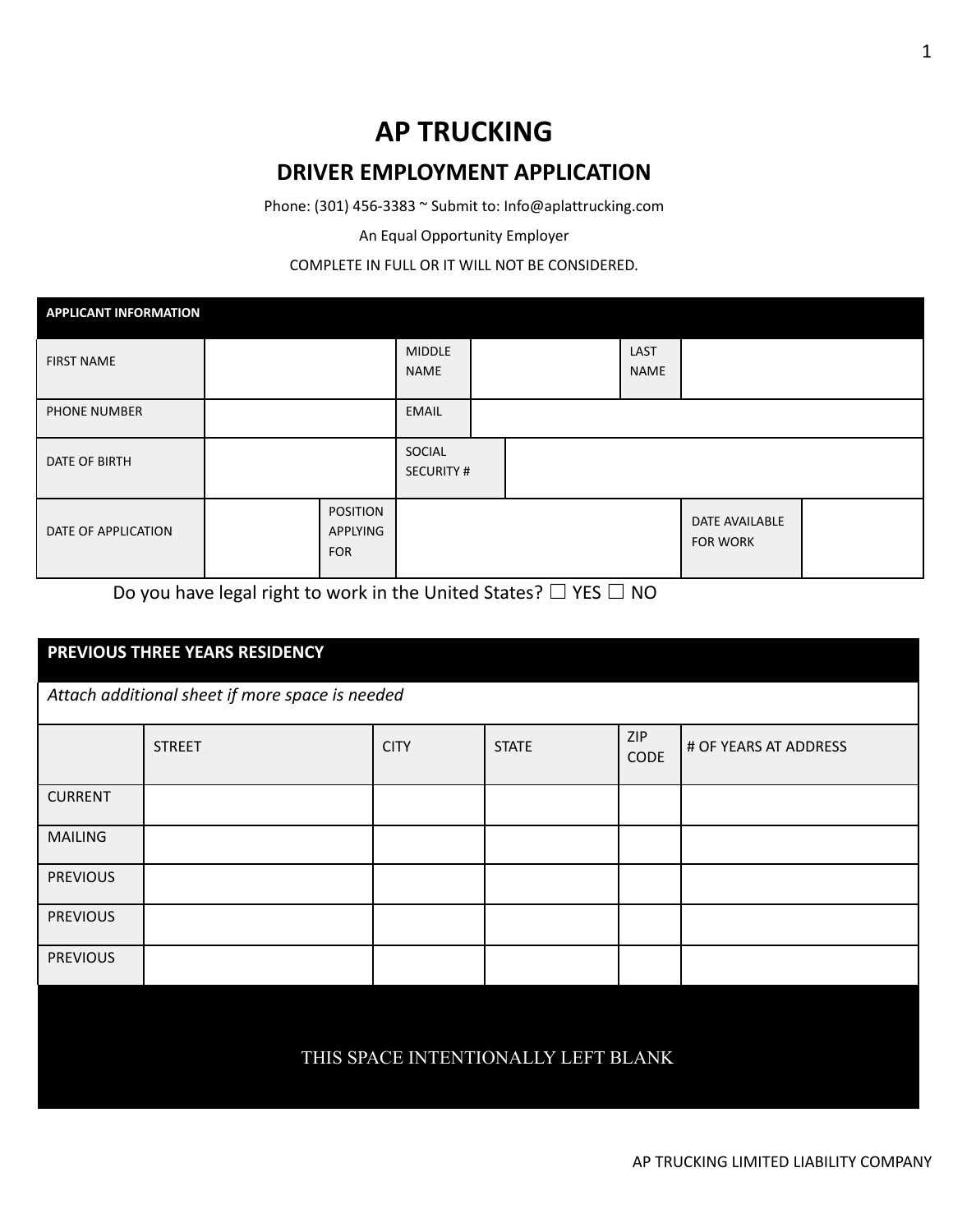## **LICENSE INFORMATION**

No person who operates a commercial motor vehicle shall at any time have more than one driver's license (49 CFR 383.21). I certify that I do not have more than one motor vehicle license, the information for which is listed below. Include all licenses held for the past 3 years; attach additional sheets if needed.

| <b>STATE</b> | LICENSE#                 | TYPE/CLASS | <b>ENDORSEMENTS</b> | <b>EXPIRATION DATE</b> |  |  |  |  |
|--------------|--------------------------|------------|---------------------|------------------------|--|--|--|--|
|              |                          |            |                     |                        |  |  |  |  |
|              |                          |            |                     |                        |  |  |  |  |
|              | PREVIOUSLY HELD LICENSES |            |                     |                        |  |  |  |  |

| <b>DRIVING EXPERIENCE</b>                |                                              |           |         |                           |
|------------------------------------------|----------------------------------------------|-----------|---------|---------------------------|
| <b>CLASS OF</b><br><b>EQUIPMENT</b>      | TYPE OF EQUIPMENT (VAN,<br>TANK, FLAT, ETC.) | DATE FROM | DATE TO | APPROX # OF MILES (TOTAL) |
| <b>STRAIGHT</b><br><b>TRUCK</b>          |                                              |           |         |                           |
| <b>TRACTOR &amp;</b><br>SEMI-<br>TRAILER |                                              |           |         |                           |
| TRACTOR & 2<br><b>TRAILERS</b>           |                                              |           |         |                           |
| <b>TRACTOR &amp;</b><br><b>TANKER</b>    |                                              |           |         |                           |
|                                          |                                              |           |         |                           |

| <b>ACCIDENT RECORD FOR THE PAST 3 YEARS</b>                                    |                                                     |                        |                      |                       |  |  |
|--------------------------------------------------------------------------------|-----------------------------------------------------|------------------------|----------------------|-----------------------|--|--|
| Attach additional sheet if more space is needed. Check this box if none $\Box$ |                                                     |                        |                      |                       |  |  |
| DATES (List<br>most recent<br>first)                                           | NATURE OF ACCIDENT (Head-on, rear-end, upset, etc.) | #<br><b>FATALITIES</b> | #<br><b>INJURIES</b> | CHEMICAL SPILLS (Y/N) |  |  |
|                                                                                |                                                     |                        |                      |                       |  |  |
|                                                                                |                                                     |                        |                      |                       |  |  |
|                                                                                |                                                     |                        |                      |                       |  |  |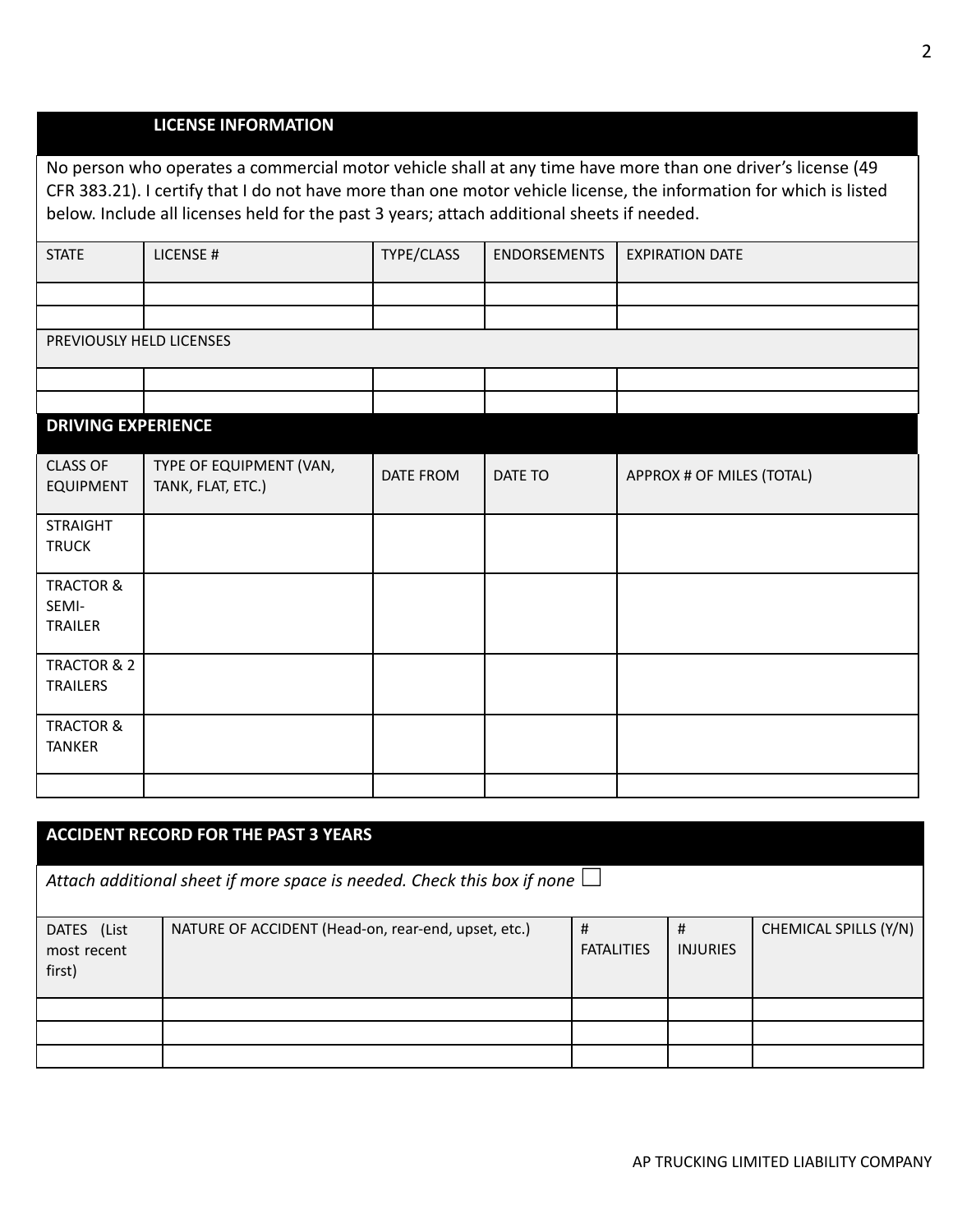| TRAFFIC CONVICTIONS AND FORFEITURES FOR THE PAST 3 YEARS (OTHER THAN PARKING VIOLATIONS)                                      |                                                                                |                                     |                                                       |  |  |
|-------------------------------------------------------------------------------------------------------------------------------|--------------------------------------------------------------------------------|-------------------------------------|-------------------------------------------------------|--|--|
|                                                                                                                               | Attach additional sheet if more space is needed. Check this box if none $\Box$ |                                     |                                                       |  |  |
| <b>DATE</b><br><b>CONVICTED</b><br>(Month/Year)                                                                               | <b>VIOLATION</b>                                                               | <b>STATE OF</b><br><b>VIOLATION</b> | PENALTY (Forfeited bond, collateral<br>and/or points) |  |  |
|                                                                                                                               |                                                                                |                                     |                                                       |  |  |
|                                                                                                                               |                                                                                |                                     |                                                       |  |  |
|                                                                                                                               |                                                                                |                                     |                                                       |  |  |
| Have you ever been denied a license, permit, or privilege to operate a motor vehicle? $\Box$ YES $\Box$ NO If<br>yes, explain |                                                                                |                                     |                                                       |  |  |
| Has any license, permit, or privilege ever been suspended or revoked? $\Box$ YES $\Box$ NO If yes, explain                    |                                                                                |                                     |                                                       |  |  |
|                                                                                                                               |                                                                                |                                     |                                                       |  |  |
| Has any license, permit, or privilege ever been suspended or revoked? $\Box$ YES $\Box$ NO If yes, explain                    |                                                                                |                                     |                                                       |  |  |

The Federal Motor Carrier Safety Regulations (49 CFR 391.21) require that all applicants wishing to drive a commercial vehicle list all employment for the last three (3) years. *In addition, if you have driven a commercial vehicle previously, you must provide employment history for an additional seven (7) years (for a total of ten (10) years). Any gaps in employment in excess of one (1) month must be explained.*

Start with the last or current position, including any military experience, and work backwards (attach separate sheets if necessary). You are required to list the complete mailing address, including street number, city, state, zip; and complete all other information.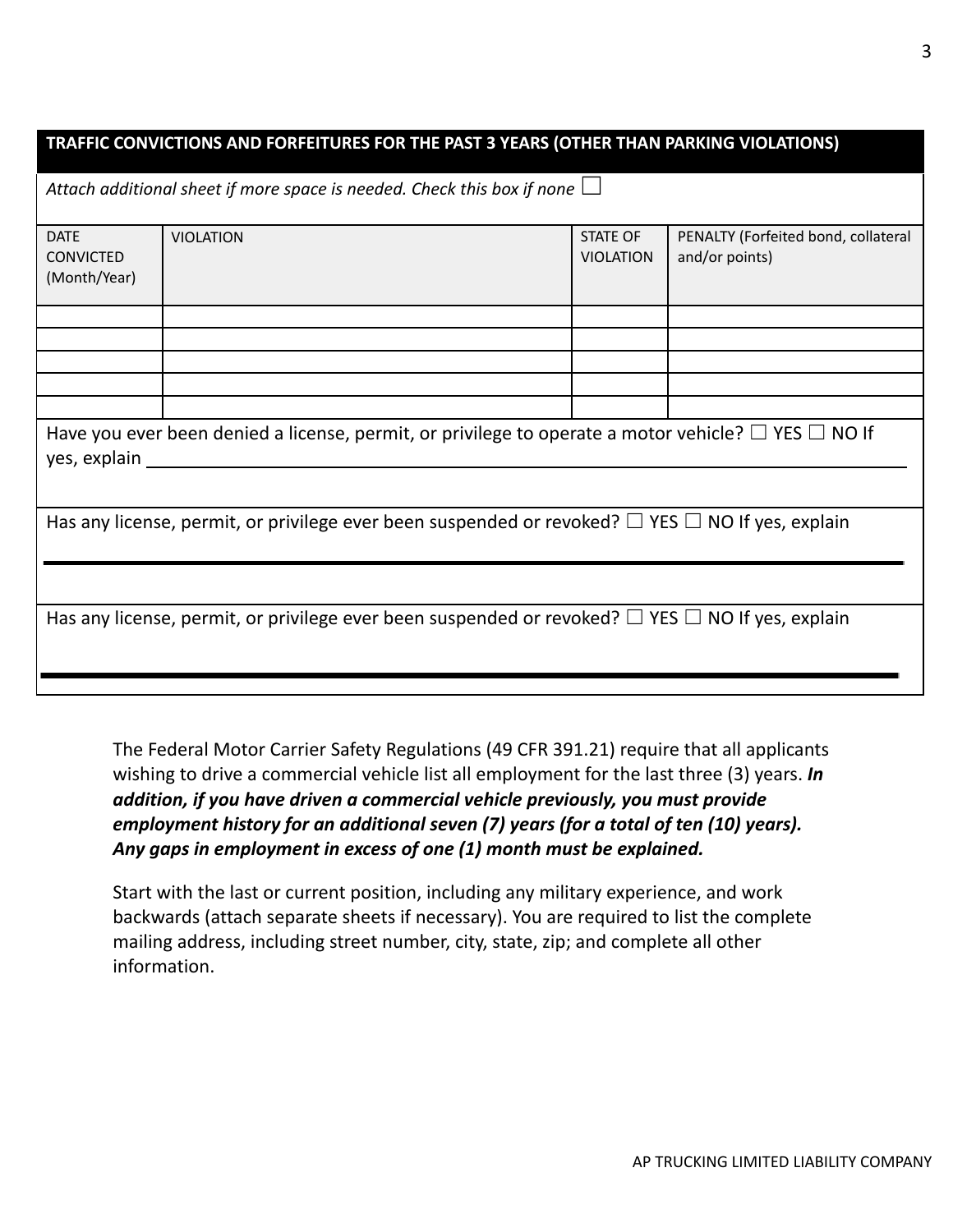| <b>CURRENT (MOST RECENT) EMPLOYER</b>                                                                             |  |                                                                                                                                                                                                                       |                      |  |              |               |  |
|-------------------------------------------------------------------------------------------------------------------|--|-----------------------------------------------------------------------------------------------------------------------------------------------------------------------------------------------------------------------|----------------------|--|--------------|---------------|--|
| <b>NAME</b>                                                                                                       |  |                                                                                                                                                                                                                       |                      |  | <b>PHONE</b> |               |  |
| <b>ADDRESS</b>                                                                                                    |  |                                                                                                                                                                                                                       |                      |  |              |               |  |
| <b>POSITION</b><br><b>HELD</b>                                                                                    |  |                                                                                                                                                                                                                       | <b>FROM</b><br>MO/YR |  |              | TO<br>MO/YR   |  |
| <b>REASON FOR LEAVING</b>                                                                                         |  |                                                                                                                                                                                                                       |                      |  |              | <b>SALARY</b> |  |
| <b>EXPLAIN ANY GAPS IN</b><br><b>EMPLOYMENT</b> (Include<br>month/year & reason)                                  |  |                                                                                                                                                                                                                       |                      |  |              |               |  |
| While employed here, were you subject to the Federal Motor Carrier Safety Regulations? $\square$ YES $\square$ NO |  |                                                                                                                                                                                                                       |                      |  |              |               |  |
|                                                                                                                   |  | Was the job designated as a safety-sensitive function in any Department of Transportation-regulated<br>mode subject to alcohol and controlled substances testing as required by 49 CFR, part 40? $\Box$ YES $\Box$ NO |                      |  |              |               |  |

| <b>SECOND (MOST RECENT) EMPLOYER</b>                                                                                                                                                                                  |                                                                 |            |  |              |             |  |  |
|-----------------------------------------------------------------------------------------------------------------------------------------------------------------------------------------------------------------------|-----------------------------------------------------------------|------------|--|--------------|-------------|--|--|
| <b>NAME</b>                                                                                                                                                                                                           |                                                                 |            |  | <b>PHONE</b> |             |  |  |
| <b>ADDRESS</b>                                                                                                                                                                                                        |                                                                 |            |  |              |             |  |  |
| <b>POSITION</b><br><b>HELD</b>                                                                                                                                                                                        |                                                                 | FROM MO/YR |  |              | TO<br>MO/YR |  |  |
| <b>REASON FOR LEAVING</b>                                                                                                                                                                                             |                                                                 |            |  |              | SALARY      |  |  |
|                                                                                                                                                                                                                       | EXPLAIN ANY GAPS IN EMPLOYMENT<br>(Include month/year & reason) |            |  |              |             |  |  |
| While employed here, were you subject to the Federal Motor Carrier Safety Regulations? $\square$ YES $\square$ NO                                                                                                     |                                                                 |            |  |              |             |  |  |
| Was the job designated as a safety-sensitive function in any Department of Transportation-regulated<br>mode subject to alcohol and controlled substances testing as required by 49 CFR, part 40? $\Box$ YES $\Box$ NO |                                                                 |            |  |              |             |  |  |
|                                                                                                                                                                                                                       |                                                                 |            |  |              |             |  |  |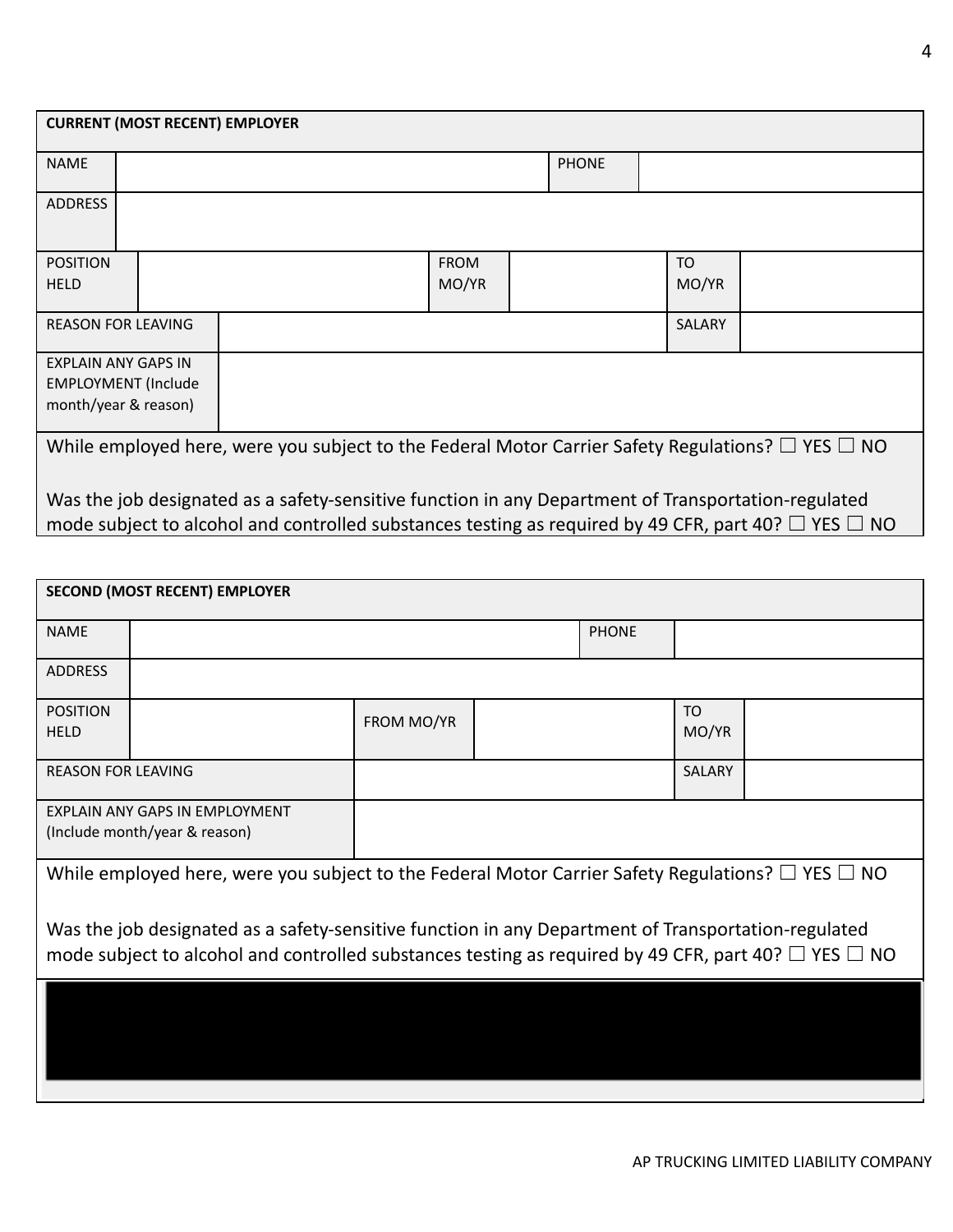| THIRD (MOST RECENT) EMPLOYER                                                                                                                                                                                          |                                                                                                                   |                                  |                                  |                                   |                    |  |  |  |
|-----------------------------------------------------------------------------------------------------------------------------------------------------------------------------------------------------------------------|-------------------------------------------------------------------------------------------------------------------|----------------------------------|----------------------------------|-----------------------------------|--------------------|--|--|--|
| <b>NAME</b>                                                                                                                                                                                                           |                                                                                                                   |                                  |                                  | <b>PHONE</b>                      |                    |  |  |  |
| <b>ADDRESS</b>                                                                                                                                                                                                        |                                                                                                                   |                                  |                                  |                                   |                    |  |  |  |
| <b>POSITION</b><br><b>HELD</b>                                                                                                                                                                                        |                                                                                                                   | FROM MO/YR                       |                                  |                                   | <b>TO</b><br>MO/YR |  |  |  |
| <b>REASON FOR LEAVING</b>                                                                                                                                                                                             |                                                                                                                   |                                  |                                  |                                   | SALARY             |  |  |  |
|                                                                                                                                                                                                                       | <b>EXPLAIN ANY GAPS IN EMPLOYMENT</b><br>(Include month/year & reason)                                            |                                  |                                  |                                   |                    |  |  |  |
|                                                                                                                                                                                                                       | While employed here, were you subject to the Federal Motor Carrier Safety Regulations? $\square$ YES $\square$ NO |                                  |                                  |                                   |                    |  |  |  |
| Was the job designated as a safety-sensitive function in any Department of Transportation-regulated mode<br>subject to alcohol and controlled substances testing as required by 49 CFR, part 40? $\Box$ YES $\Box$ NO |                                                                                                                   |                                  |                                  |                                   |                    |  |  |  |
| <b>EDUCATION</b>                                                                                                                                                                                                      |                                                                                                                   |                                  |                                  |                                   |                    |  |  |  |
| SCHOOL                                                                                                                                                                                                                | <b>NAME &amp; LOCATION</b>                                                                                        | <b>COURSE OF</b><br><b>STUDY</b> | <b>YEARS</b><br><b>COMPLETED</b> | <b>GRADUATE</b><br>Y/N            | <b>DETAILS</b>     |  |  |  |
| High<br>School                                                                                                                                                                                                        |                                                                                                                   |                                  |                                  | $\perp$<br>$\Box$                 |                    |  |  |  |
| College                                                                                                                                                                                                               |                                                                                                                   |                                  |                                  | $\Box$<br>$\Box$                  |                    |  |  |  |
| Other                                                                                                                                                                                                                 |                                                                                                                   |                                  |                                  | $\vert \ \ \vert$<br>$\mathbf{L}$ |                    |  |  |  |
|                                                                                                                                                                                                                       | <b>OTHER QUALIFICATIONS</b>                                                                                       |                                  |                                  |                                   |                    |  |  |  |
|                                                                                                                                                                                                                       | Please list any other qualifications that you have and which you believe should be considered.                    |                                  |                                  |                                   |                    |  |  |  |

## TO BE READ AND SIGNED BY APPLICANT

I authorize you to make investigations (including contacting current and prior employers) into my personal, employment, financial, medical history, and other related matters as may be necessary in arriving at an employment decision. I hereby release employers, schools, health care providers, and other persons from all liability in responding to inquiries and releasing information in connection with my application.